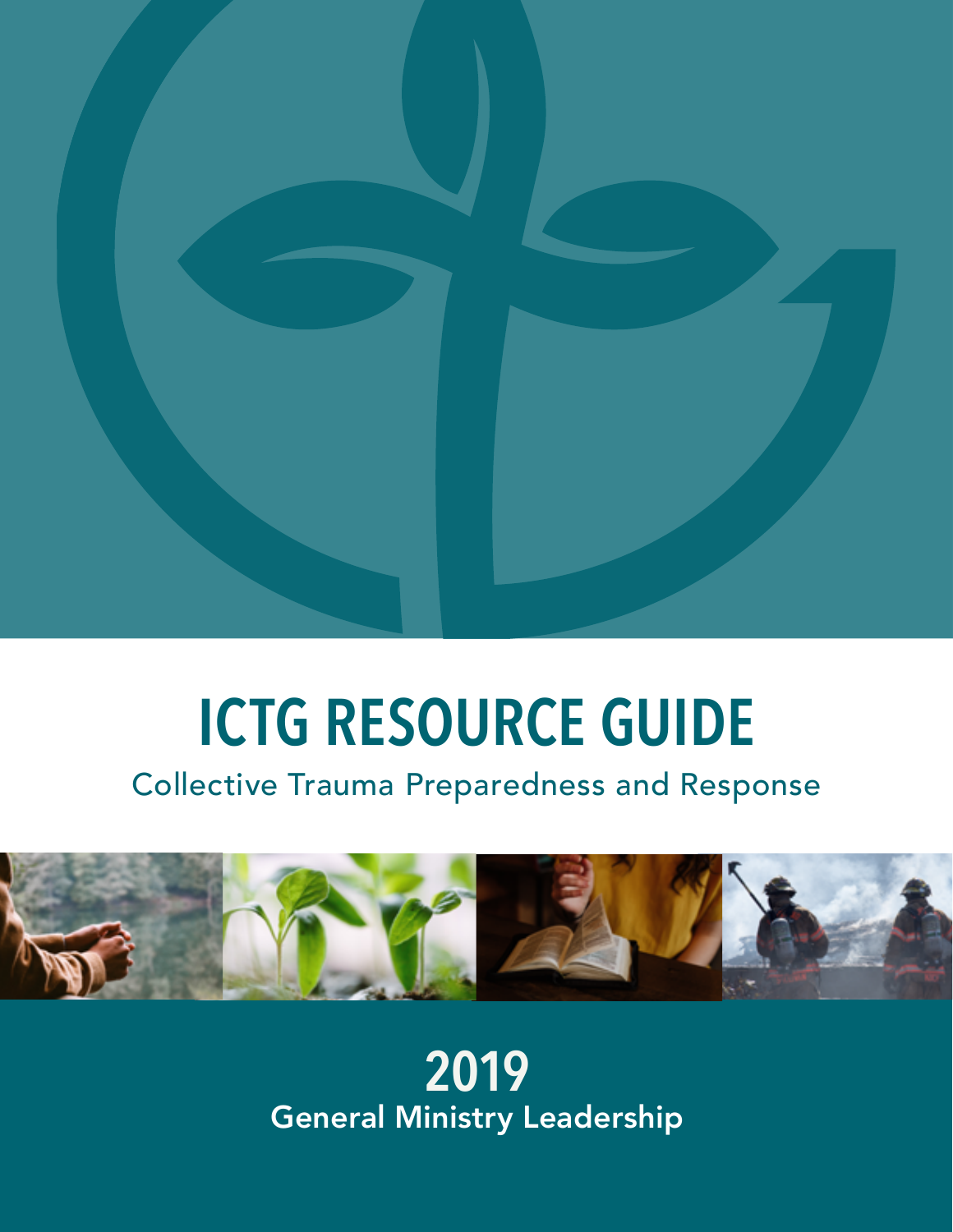*©* 2019 *Institute for Collective Trauma and Growth (ICTG)*

*All rights reserved.* 

*Contact:*  office@ictg.org *www.ictg.org*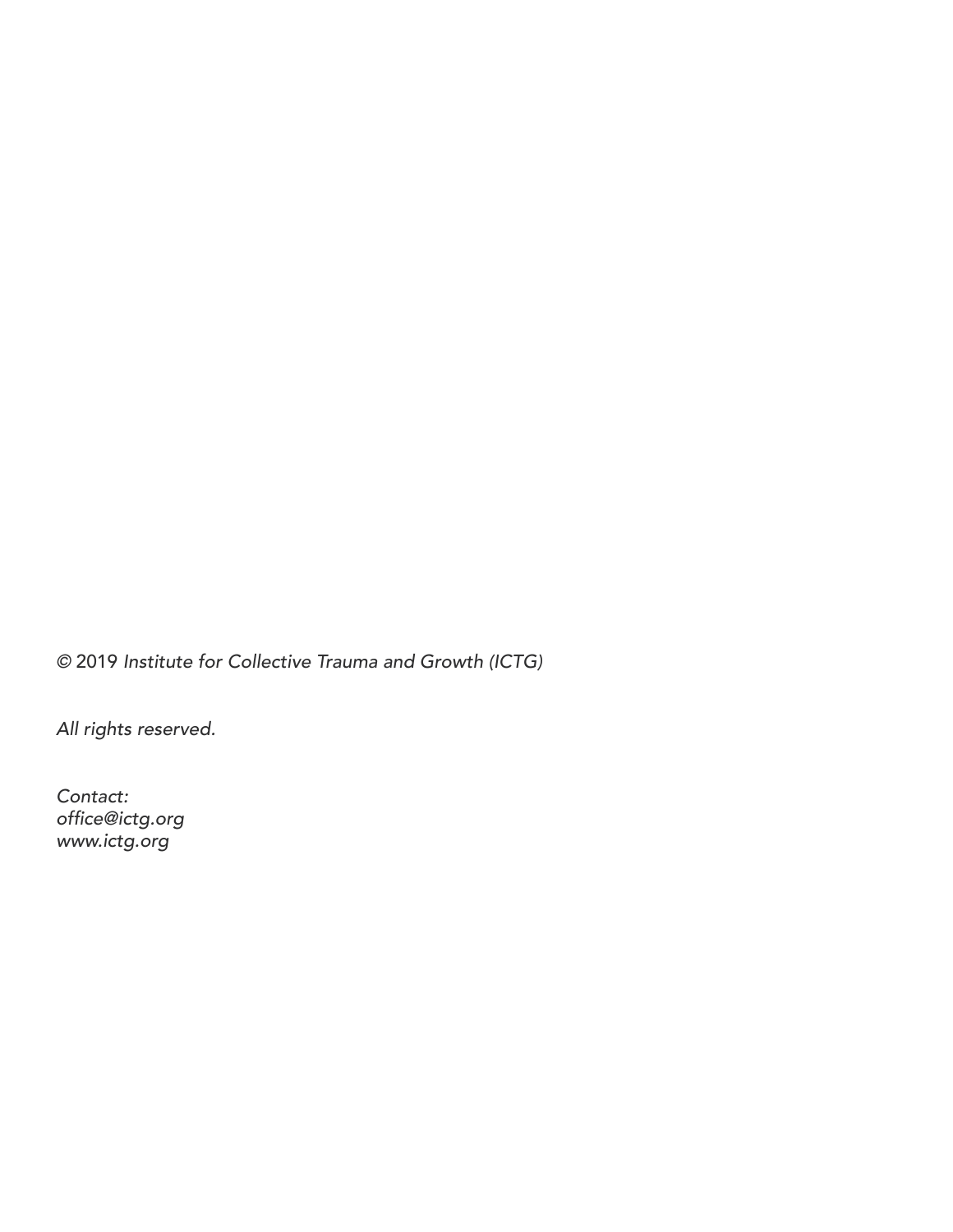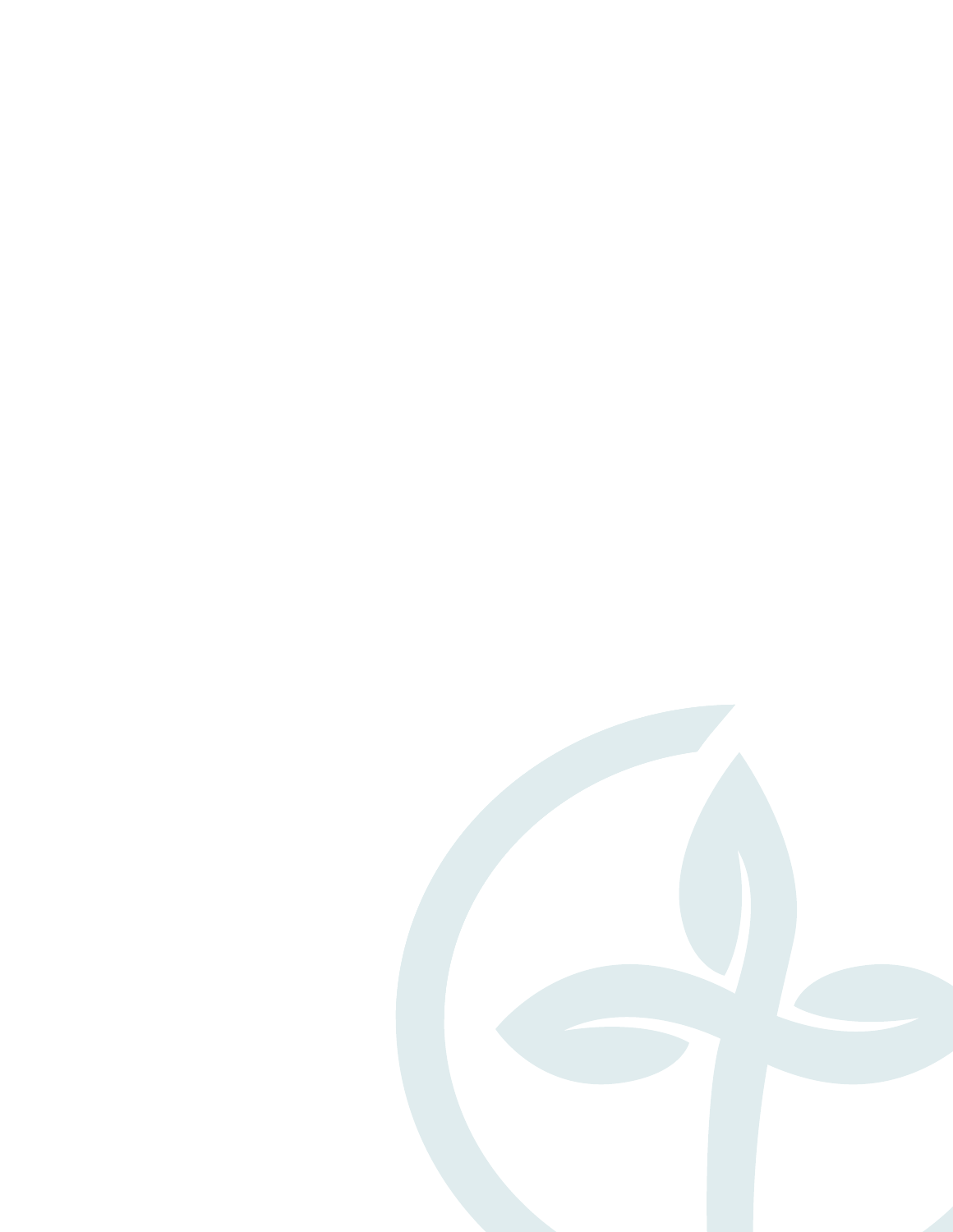## **CONTENTS**

| Introduction                                                         |                                                           | 1  |
|----------------------------------------------------------------------|-----------------------------------------------------------|----|
| <b>Traits of Trauma-Informed Congregations</b>                       |                                                           | 5  |
| <b>Congregation Assessment Guide</b><br>for Becoming Trauma-Informed |                                                           | 9  |
|                                                                      | Adverse Childhood Experience Assessment                   | 13 |
|                                                                      | <b>Individual Resiliency Assessment</b>                   | 15 |
|                                                                      | <b>Collective Congregation Trauma (CCT)</b><br>Assessment | 17 |
|                                                                      | <b>Congregation Resiliency Assessment</b>                 | 19 |
|                                                                      | <b>Trauma Informed Youth Ministry</b><br>Assessment       | 21 |
|                                                                      | <b>Youth Ministry Resiliency Assessment</b>               | 23 |
|                                                                      | <b>Discussion</b>                                         | 25 |
|                                                                      |                                                           |    |
| Calm                                                                 | 27                                                        |    |
|                                                                      | <b>Stress Account</b>                                     | 31 |
|                                                                      | Self-Care Roster                                          | 33 |
|                                                                      | Community                                                 | 35 |
|                                                                      | <b>Personal Community</b>                                 | 37 |
|                                                                      | <b>Personal Care Network Inventory</b>                    | 39 |
|                                                                      | <b>Professional Community</b>                             | 41 |
|                                                                      | Minister's Professional Care Network<br>Inventory         | 43 |
|                                                                      | Communication                                             | 45 |
|                                                                      | Positive Internal Body Communication                      | 51 |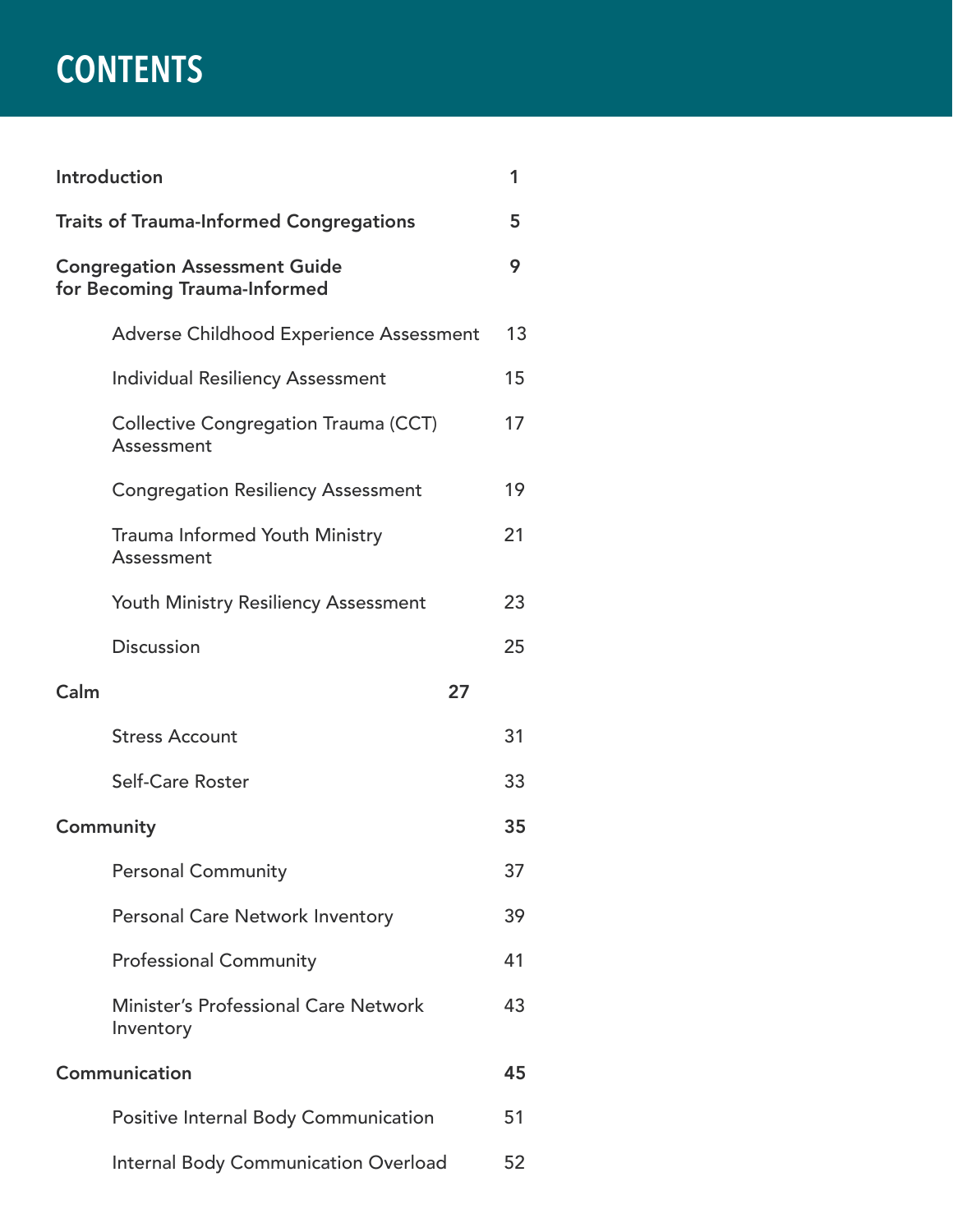### Panic Attacks

| Communicating with Family and Friends                          | 55 |
|----------------------------------------------------------------|----|
| <b>Caring Relationships Characteristics</b><br>Roster          | 57 |
| Communicating with Staff                                       | 59 |
| <b>Crisis-Related Staff Communication</b><br><b>Guidelines</b> | 60 |
| Communicating with the Congregation                            | 61 |
| <b>Service of Lament Guidelines</b>                            |    |
| <b>Service of Healing Guidelines</b>                           |    |
| <b>Worship and Ministry Resources</b>                          |    |
| Conclusion                                                     |    |
| <b>Additional Notes</b>                                        |    |

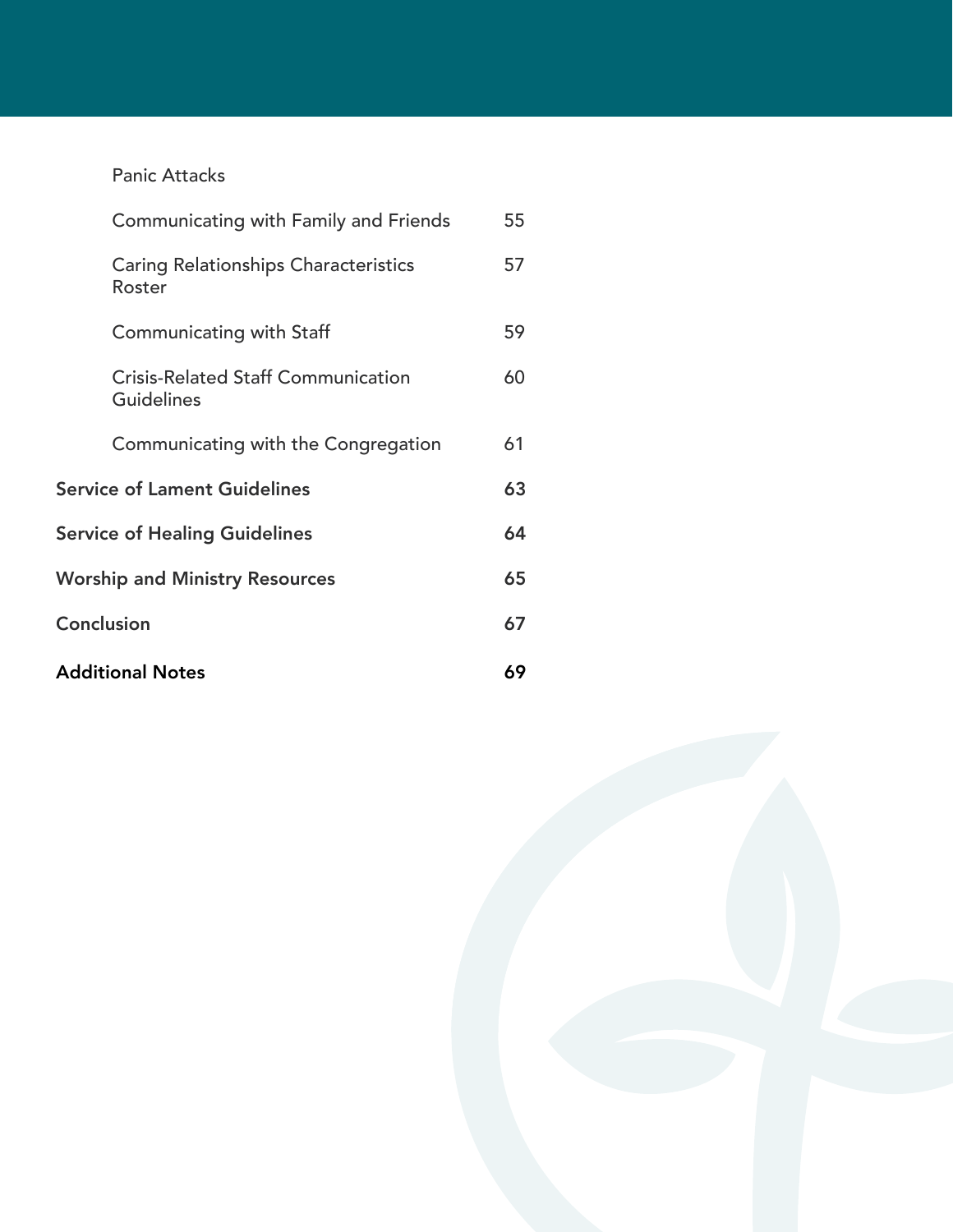

At any given time, congregations consist of individuals who have experienced significant adverse events. Sometimes, congregations also encounter collective trauma as a group or within their community. Whether with individuals, families, or groups, ordained and lay ministers regularly find themselves at the crossroads of tragedy and healing. The "Valley of the Shadow of Death" is a phrase for the emotional, spiritual and psychological depressions people often experience immediately following sudden death or other meaningful losses. Repeatedly, providing first and ongoing responses of care through the Valley of the Shadow of Death vies to be a primary focus of ministry. Yet too often, ministers like you and ones you know look back at crises they encountered and recall feeling isolated, unequipped, and their abilities to cope overwhelmed. Shocking events exceeded their capacities and demanded skills rarely, if ever, addressed in traditional seminary educations. What scant training and guides did exist was out of reach, hidden away in obscure academic journals or far from hand among training only available through remote and expensive conferences. Especially, for many solo ministers or volunteer leaders, these obstacles seemed insurmountable.

Merely the act of you opening this guide demonstrates you see enough in your setting to know things can not go on like this. As a minister, you need information and tools to be within reach to meet the demands you face every day. The impacts of trauma, indeed, are far reaching and affect every community throughout our country and our world today.

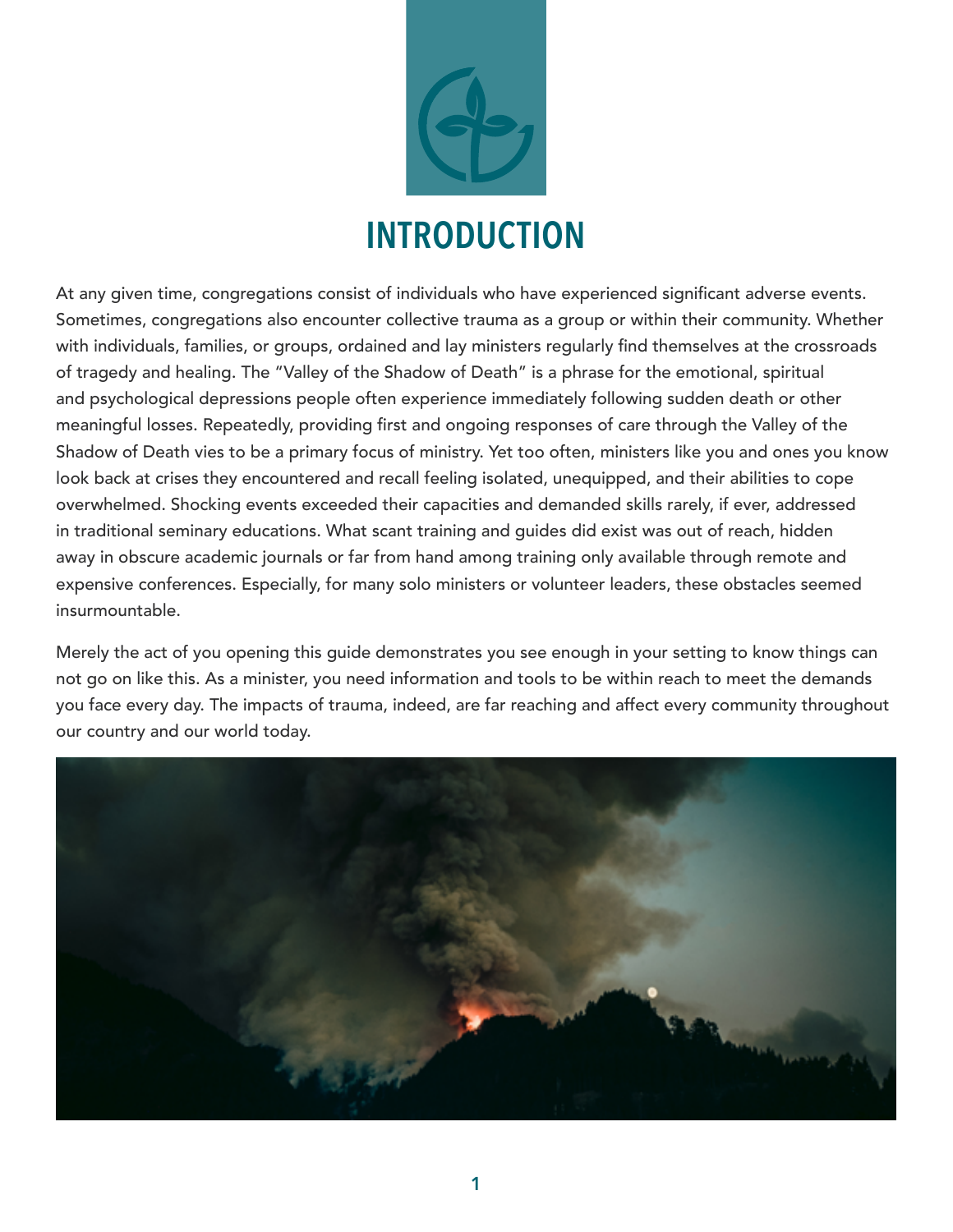For instance, according to the 2011-2012 National Survey of Children's Health, *almost half of the children in the United States* at that time would go on to suffer one, two, or more traumatic experiences before they turned 18 years old. Subsequent studies continue to demonstrate similar rates of adversity. That is a lot of children, youth and young adults in and around your congregation who, too often, are suffering silently. More often than not, when these children express their pain it is frequently misdiagnosed as "acting out" or as symptoms of an illness or disease unrelated to traumatic stress.

Unfortunately, youth are not a community's only concern today. According to the Posttraumatic Stress Disorder (PTSD) Alliance, a multi-disciplinary group of professional and advocacy organizations, *an estimated 70 percent of adults in the United States today* have experienced a traumatic event at least once in their lives.

Add to these personal experiences collective trauma events which may include mudslide, tornado, fire, act of violence, sexual abuse, substance abuse, or a pastor's suicide, and it becomes critical that both ordained and lay ministers hone their response abilities and long term care practices to meet the demands we are facing in this 21st century.

Far too many people lack trust in religious groups' abilities to meet their needs related to personal histories with adverse experiences related to experiencing adversity.

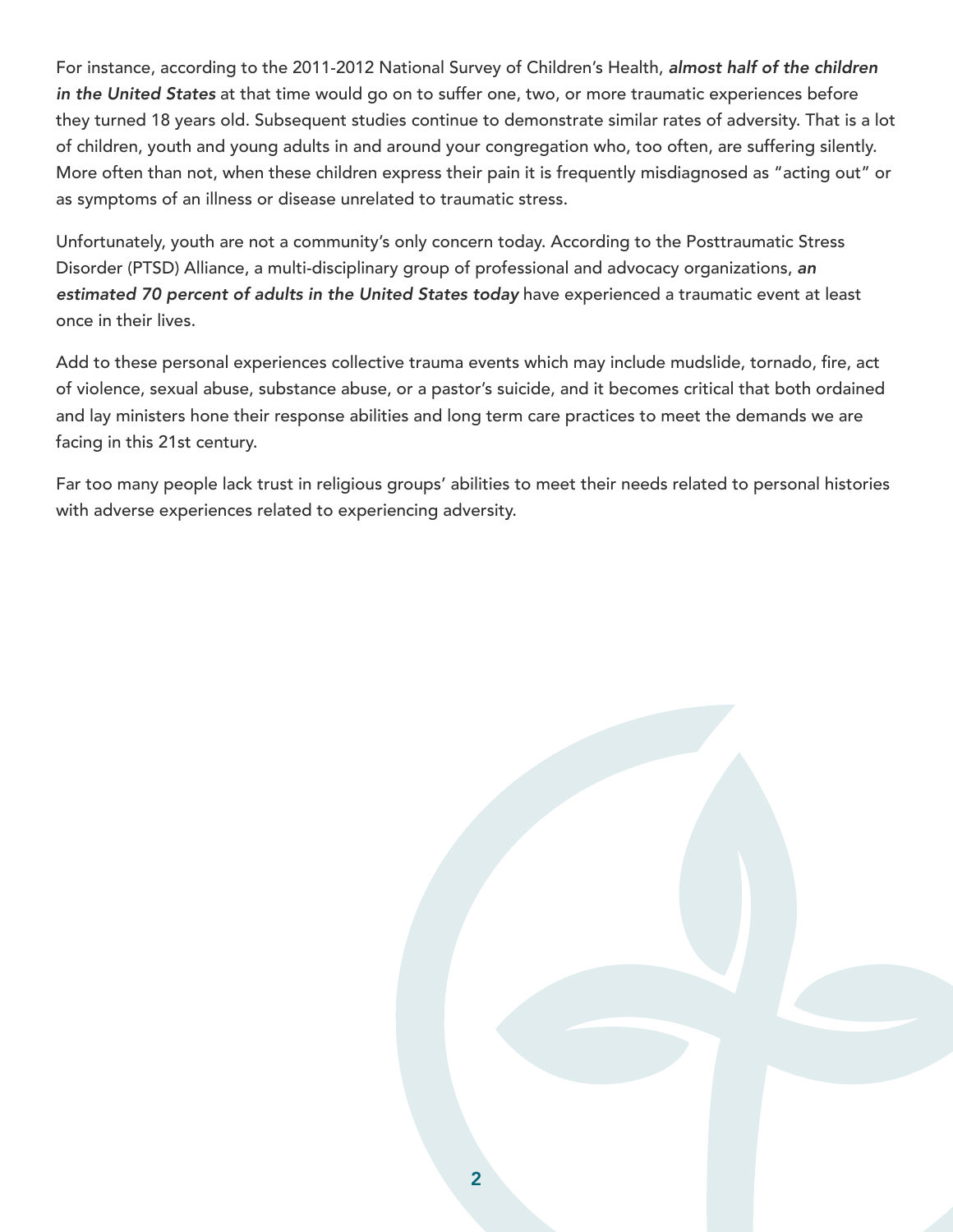## **BECOMING TRAUMA-INFORMED CONGREGATIONS**

Our communities need to be able to trust that faith communities not only are safe establishments, but also are reliable catalysts for healing. This trust gets built when ordained and lay ministers respond and attend to the emotional and spiritual wounds caused by trauma. Congregational resiliency, and attending to stark emotional and spiritual wounds remaining after severe loss, requires *care* – a practice that is commonly being referred to these days as becoming "trauma informed." Generally, being "trauma informed" refers to how a person or a group commonly operates with awareness that:

- Trauma occurs among individuals, families and groups and its affects can become wide spread
- Individual, family and group care practices can counter adverse impacts of trauma and initiate healing

Important to note, becoming a caring person who helps to counter the effects of trauma is not a process that necessarily is earned in the classroom or certified through a degree program. Rather, these skills are forged over time as everyday people dedicate themselves to growing reliably caring relationships in their midst, respecting and listening to survivors' innate abilities to communicate injuries, and blessing or valuing the symbols of loss and survival they encounter.

In the aftermath of trauma, relational care makes a world of difference and is a hallmark of a trauma informed congregation.